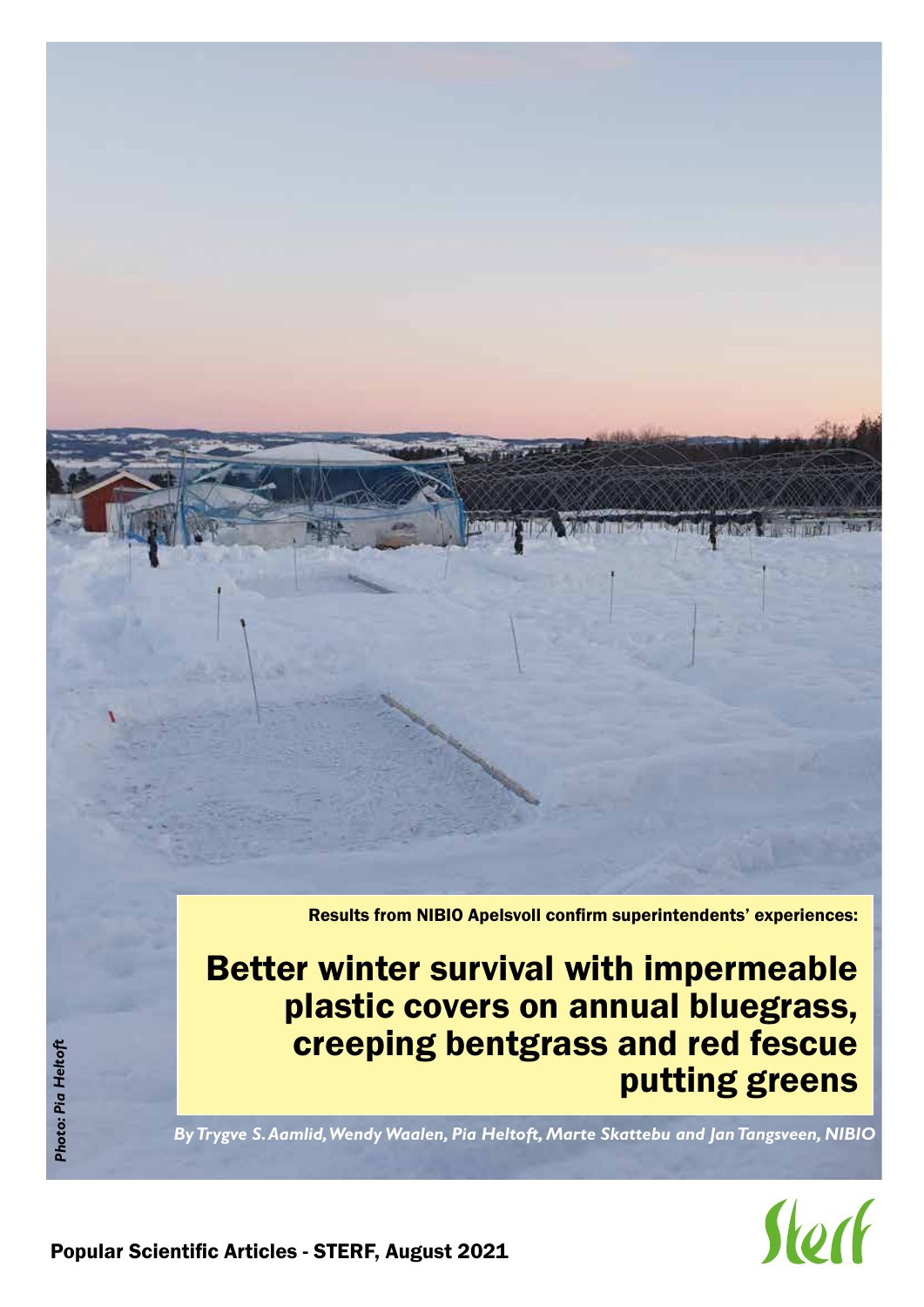Results from NIBIO Apelsvoll confirm superintendents' positive experiences with impermeable plastic covers during the winter on annual bluegrass, creeping bentgrass and red fescue putting greens



*Photo 1. The experimental green at Apelsvoll on 25 Nov. 2020, ready for the winter. The plots going to be covered by ice were surrounded by frames to keep the freezing water in place. The white poles extended 50 cm into the rootzone and contained tubes filled with the methyleneblue, a pigment that turns white at freezing temperatures and can be used to measure freezing depth in the soil. The black bags on wooden poles contained senders for the temperature and gas sensors than were deployed in the thatch/mat layer in treatments 1, 3 and 4. Photo: Trygve S. Aamlid*

**Result from a field experiment at NIBIO Apelsvoll during the winter 2020-21 confirm greenkeepers' observations from the three last years at the Norwegian golf courses Haga, Bærum, Asker and Holtsmark: Covering the greens with plastic before winter gives better winter survival, particularly of annual bluegrass (***Poa annua***), but also of creeping bentgrass (***Agrostis stolonifera***) and red fescue (***Festuca rubra***).** 

In 2020 a new experimental green was constructed as part of the ICE-BREAKER project at NIBIO Apelsvoll Research Center, an inland site, 61°N, 120 km north of Oslo and 200 m a.s.l. The green had no drainage layer but was established by adding two 7.5 cm layers of USGA-spec. sand, of which the first was roto-tilled into the existing moraine soil. The green was established in June 2020 with the following grass species and cultivars:

- K: Creeping bentgrass (seed blend of 75 % 'Riptide' + 25 % 'Independence')
- R: Red fescue: Seed blend of 67 % Chewings fescue (*F. rubra* ssp.

Vorl

*commutata*: 27 % 'Musica', 27 % 'Barlineus', 13 % 'Linda') and slender creeping red fescue (*F. rubra* ssp. *littoralis*; 33 % 'Cezanne')

• T: Green-type annual bluegrass (established using a mixture of vegetative plant parts and seed from verticutting and core aeration of a 80 year old annual bluegrass green that had never been seeded at Borregaard GC, Sarpsborg, southeast Norway)

Figure 1 shows the field map. The experiment had three blocks, the three species being established in stripes in one direction with experimental treatments in stripes perpendicular to the species.

The experimental treatments were:

- 1. Control = Natural winter: No removal of snow or ice. Natural snow and ice melt in spring
- 2. Snow and ice removal: Snow deeper than 5 cm and all ice layers consistently removed from the green surface throughout the winter
- 3. Long-lasting ice cover: Establish-

ment of a 10 cm ice layer in the first period with freezing temperatures in late November. Ice protected from melting using styrofoam mats during mild periods with no snow above the ice layer before 1 April. Natural snow and ice melt after 1 April.

- 4. As treatment 3, but with a transparent, impermeable, plastic sheet, thickness 115 my (SLIP AB, Söderbärke, Sweden) between the turf and the ice. No ventilation under the plastic sheets.
- 5. As treatment 2 (snow and ice removal) until 11 January. Then establishment of a 10 cm ice layer and as treatment 3 for the rest of the winter.
- 6. As treatment 3, but mechanical removal snow and ice in the first mild period after 1 March when the ice slips form the turf. Protection against night frost with a permeable spring tarp after snow and ice removal.

The field map is shown in Figure 1, while Photo 1 shows the experiment on 25 November, ready for the winter.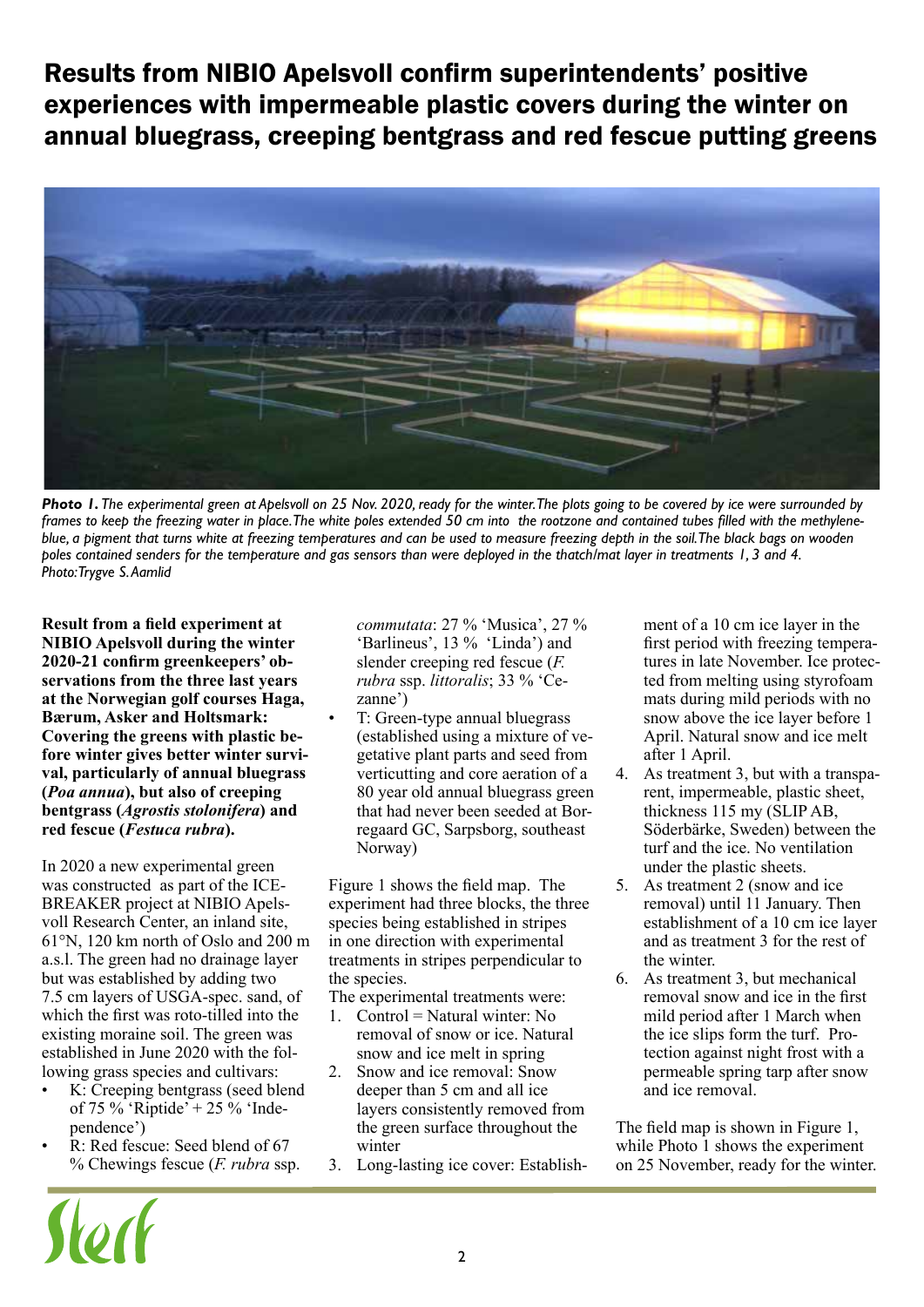| $\sf N$            |                         | $-2.5 m -$<br>Treatm. I:<br>Control.<br>Natural<br>winter<br>conditions | Treatm. 2:<br>Snow thicker<br>than 5 cm and<br>ice removed<br>throughout<br>winter | Treatm. 5:<br>Snow /ice<br>removed until<br>II Jan., then<br>establishment<br>of 10 cm ice<br>and as treatm.<br>3 for rest of<br>winter | Treatm. 4:<br>Green<br>covered with<br>plastic before<br>establishing<br>ice. Otherwise<br>as treatm. 3 | Treatm. 6:<br>As treatm. 3<br>until I March.<br>Then removal of<br>snow and ice as<br>soon as ice slips<br>from grass | Treatm. 3:<br>10 cm ice<br>directly over<br>grass<br>throughout<br>winter |
|--------------------|-------------------------|-------------------------------------------------------------------------|------------------------------------------------------------------------------------|-----------------------------------------------------------------------------------------------------------------------------------------|---------------------------------------------------------------------------------------------------------|-----------------------------------------------------------------------------------------------------------------------|---------------------------------------------------------------------------|
|                    | Poa annua<br>(1.5 m)    | 101                                                                     | 102                                                                                | 103                                                                                                                                     | 104                                                                                                     | 105                                                                                                                   | 106                                                                       |
| BLOCK <sub>1</sub> | A. stolonif.<br>(1.5 m) | 107                                                                     | 108                                                                                | 109                                                                                                                                     | 110                                                                                                     | 111                                                                                                                   | 112                                                                       |
|                    | F. rubra<br>(1.5 m)     | 113                                                                     | 114                                                                                | 115                                                                                                                                     | 116                                                                                                     | 117                                                                                                                   | 118                                                                       |
|                    |                         |                                                                         |                                                                                    | <b>BORDER</b>                                                                                                                           |                                                                                                         |                                                                                                                       |                                                                           |
|                    |                         | Treatm. I                                                               | Treatm. 4                                                                          | Treatm. 3                                                                                                                               | Treatm. 6                                                                                               | Treatm. 5                                                                                                             | Treatm. 2                                                                 |
|                    |                         | 201                                                                     | 202                                                                                | 203                                                                                                                                     | 204                                                                                                     | 305                                                                                                                   | 206                                                                       |
|                    | F. rubra<br>(1.5 m)     |                                                                         |                                                                                    |                                                                                                                                         |                                                                                                         |                                                                                                                       |                                                                           |
|                    | Poa annua<br>(1.5 m)    | 207                                                                     | 208                                                                                | 209                                                                                                                                     | 210                                                                                                     | 211                                                                                                                   | 212                                                                       |
| BLOCK <sub>2</sub> | A. stolonif.<br>(1.5 m) | 213                                                                     | 214                                                                                | 215                                                                                                                                     | 216                                                                                                     | 217                                                                                                                   | 218                                                                       |
|                    |                         |                                                                         |                                                                                    | <b>BORDER</b>                                                                                                                           |                                                                                                         |                                                                                                                       |                                                                           |
|                    |                         | Treatm. 2                                                               | Treatm. 6                                                                          | Treatm. I                                                                                                                               | Treatm. 4                                                                                               | Treatm. 3                                                                                                             | Treatm. 5                                                                 |
|                    | A. stolonif.<br>(1.5 m) | 301                                                                     | 302                                                                                | 303                                                                                                                                     | 304                                                                                                     | 305                                                                                                                   | 306                                                                       |
| BLOCK <sub>3</sub> | F. rubra<br>(1.5 m)     | 307                                                                     | 308                                                                                | 309                                                                                                                                     | 310                                                                                                     | 311                                                                                                                   | 312                                                                       |

# Weather conditions and the establishment of ice cover

The fall in 2020 was very mild compared with the long-term (1991-2020) average for Apelsvoll Research Center (Figure 2). October and December 2020 also had abundant rainfall. The plastic sheets in treatment 4 were installed on 30 November after a cold spell with frost in the 1-2 cm surface layer on the green; on the same day

we also tried to establish ice cover in treatments 3, 4 and 6 by repeatedly adding with small amounts of water. However, the mild weather soon returned causing the ice to become slushy and in many cases melt totally with the melting water seeping through the mostly unfrozen rootzone. New attempts to establish ice cover in December gave the same result due to the mild and rainy weather. It was not until the 'winter' finally settled just after New Year that we managed

to establish a permanent ice cover in treatments 3 and 6 (photos 2 and 3). Six days later, on  $11$  January, ice cover was established in treatment 5 according to the experimental plan, and this ice became much more compact and dense than the one in treatments 3 and 6 because it was laid out on deeply frozen greens with no slush on the surface. Later in the winter, measurements of ice density showed an average of  $1.09 \text{ g/cm}^3$  in treatment 5 vs.  $0.97$  g/cm<sup>3</sup> in treatments 3 and 6.

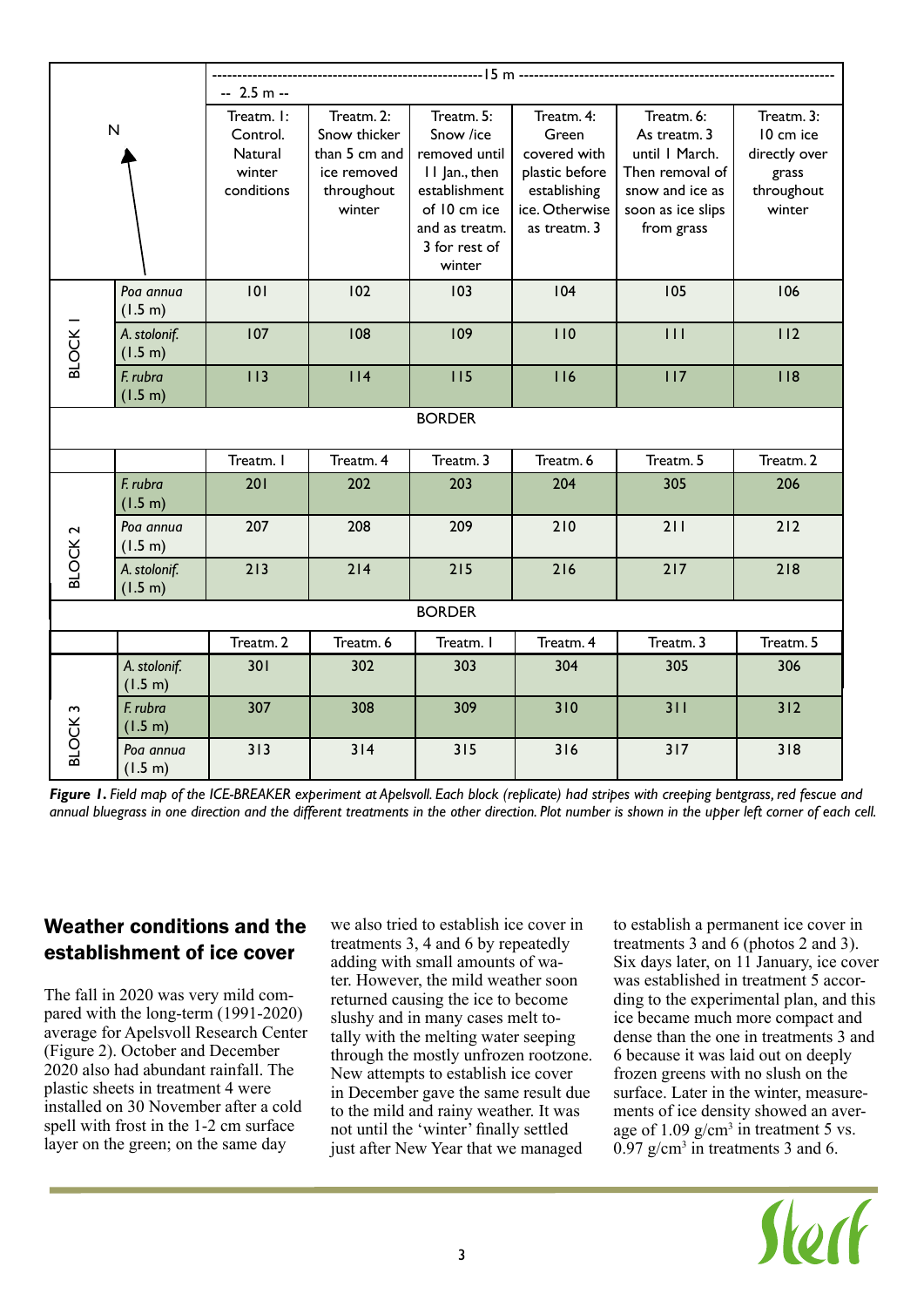

*Figure 2. Temperature and precipitation at Apelsvoll, October 2020 – May 2021 compared with 30-year mean values, 1991-2020*



*Photo 2. Research technician Jan Tangsveen establishing ice cover in treatment 3 on 5 January 2021. Attempts to establish ice were made for the first time on 30 November and repeated several times in December, but the mild weather resulted in the formation of slush and no compact ice. On 5 January the winter had finally settled, but the ice layers in treatments 3, 4 and 6 became rather porous because of the slush that was already present on the plots. Photo: Marte Skattebu.*



*Photo 3. Overview of experiment on 5 January. Photo: Marte Skattebu.*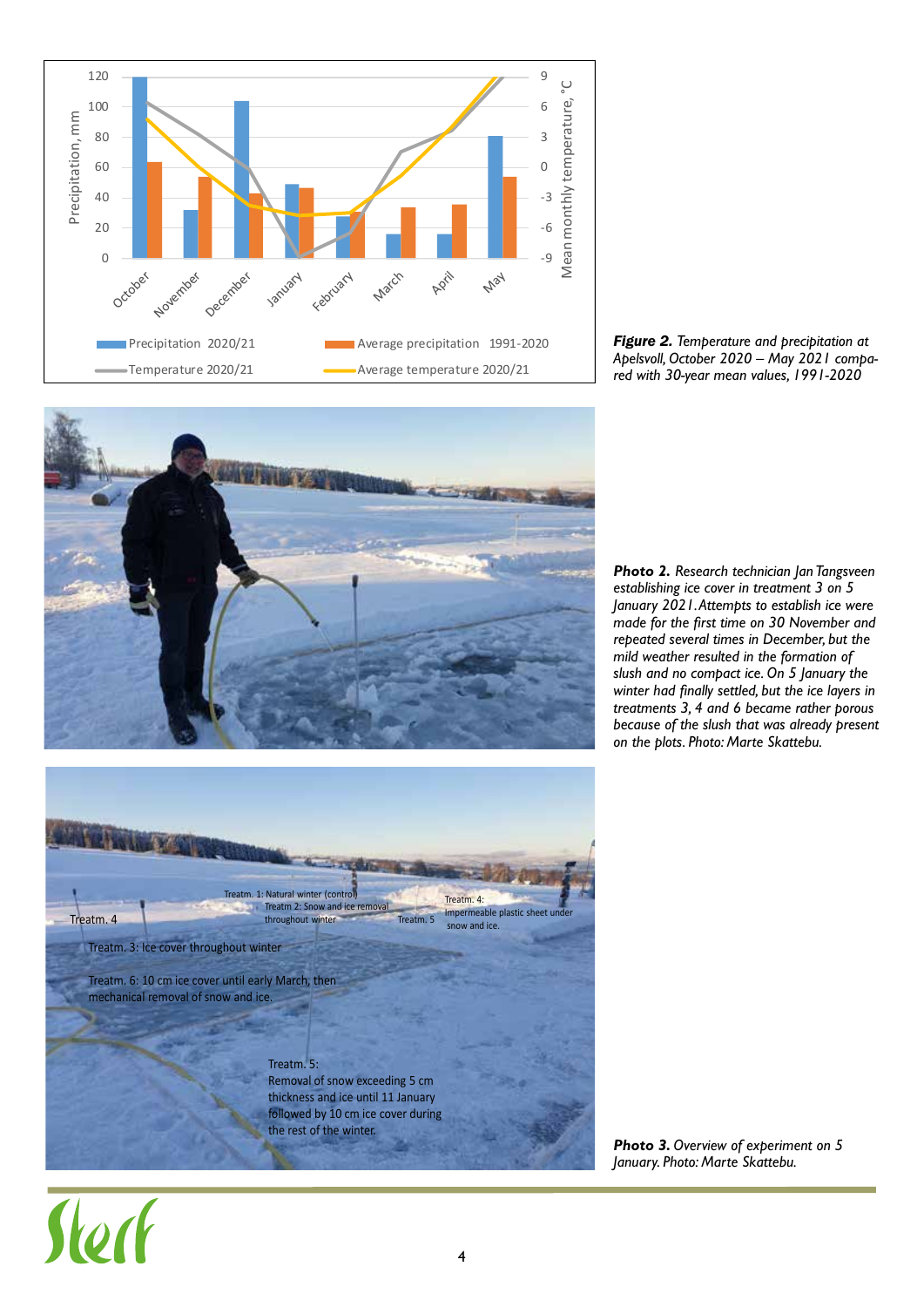

*Figure 3. Snow and ice thickness, depth of soil frost and melting from the surface in March/April in treatment 1 (natural snow and ice cover), 2 (snow and ice removed throughout winter) and 3 (man-made ice cover, 10 cm thick). Snow thickness in treatment 2 is not shown as the snow was always removed as soon as it exceeded 5 cm. Data from treatments 5 and 6 are also not shown in order not to overload the figure. Tubes for measurement of soil frost (Photo 1) were not installed in treatment 4 in order to perforate the plastic.*

### Snow depth, ice thickness and soil frost during winter

Figure 3 shows results from weekly measurements of snow depth, ice thickness and soil frost in treatments 1, 2 and 3. Because of the mild temperatures, only the top 5 cm of the rootzone was frozen until 21 December. After that soil frost penetrated to approximately 20 cm depth in treatment 2 where the snow was removed but only to 8-10 cm in treatment 1 that was covered with 10-15 cm snow. After successfully establishing ice on 5 January, the frost rapidly penetrated deeper in treatment 3 but needed longer time to penetrate to the same depth on the plots which were covered by snow. The take-home message from this is that an ice layer, unlike a

snow layer, does not provide any insulation against low freezing temperatures. However, during this particular winter, long periods with minimum air temperatures below -15°C in January and February caused frost to penetrate deeper and deeper into the green despite snow depth eventually reaching a maximal thickness of 40 cm. At the most, the soil was frozen to 40-45 cm depth, i.e. well into the indigenous moraine soil under the green.

On 22 February the weather turned mild for about one week (Figure 3). There was no precipitation, but the snow started to collapse because of air temperatures above zero, even during night. During this period, a porous ice layer accumulated to a thickness of about 7 cm in the control treatment with natural winter (treatment 1).

The protocol for treatment 6 prescribed mechanical snow and ice removal during the first mild period in March, 'as soon as the ice slips from the grass'. This had perhaps been possible in the last week of February, but on 2 March, cold weather returned with night temperatures down to -5°C and day temperatures barely above zero. The snow was removed in treatment 6 on 12 March, but we did not start chopping ice until 18 March as the grass were still tightly encapsulated in ice. Not until Easter week (30 March) were the plots in treatment 6 sufficiently bare from ice and melting water that the spring cover, a performated white tarp from the Norwegian company Norgro, could be laid out. The plots in treatment 2 were covered on the same date while the plots in the other treatments had to wait for one

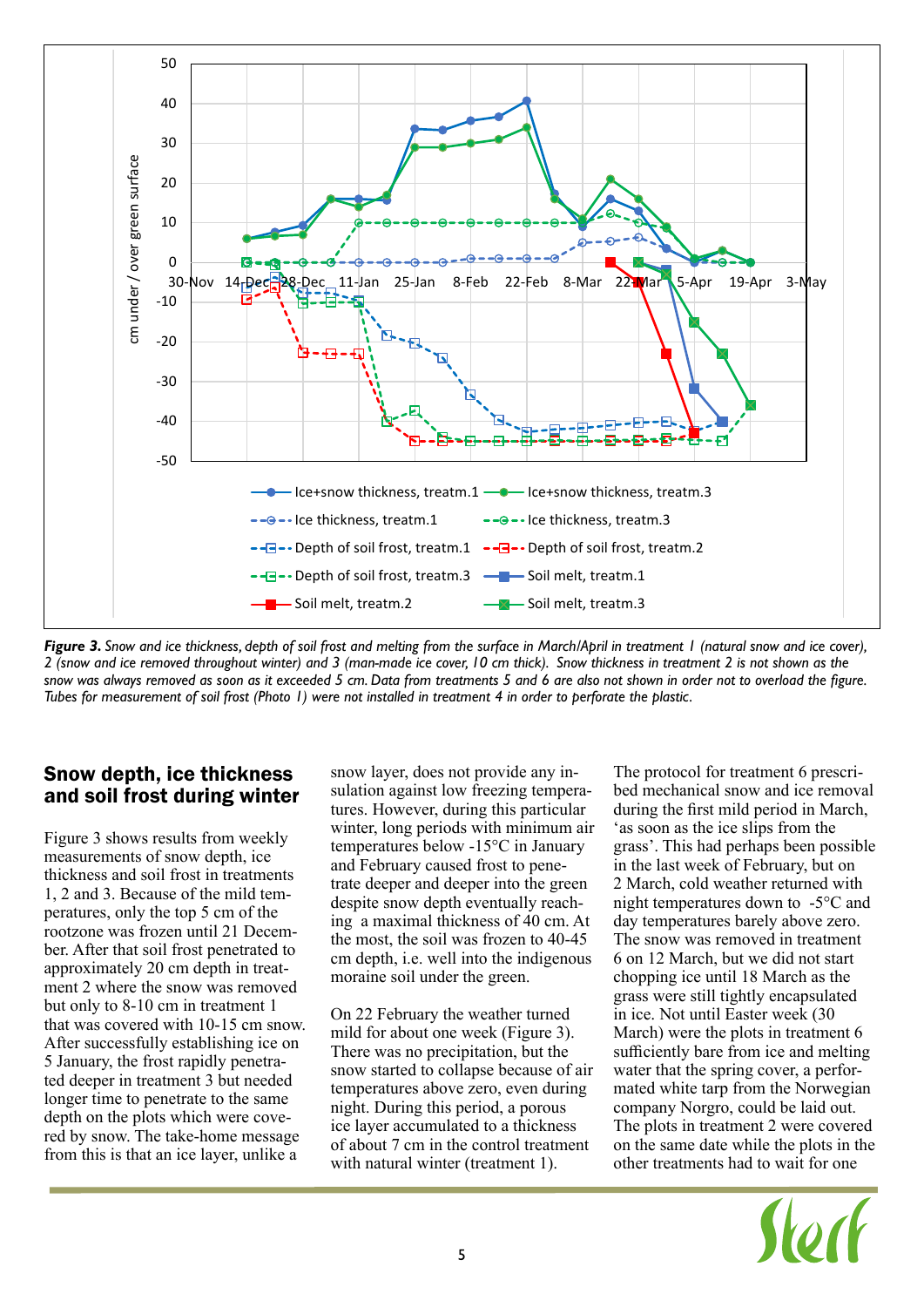more week for all snow and ice to disappear. The plastic in treatment 4 was removed on 6 April, and the spring tarps in treatments 1, 3, 4 and 5 installed three days later. In treatment 3 and 5 that had been covered by a compact ice layer since 11 January, the soil at 30 to 40 cm depth remained frozen until 19 April (Figure 3).

The green always melted from the surface, with virtually no melting from the bottom of the profile.

# Results

The experiment produced huge amounts of data, many of which still remain to be analyzed. This is particularly the case with the data from the temperature, oxygen and CO2 loggers that were deployed in the thatch/mat layer in treatments 1, 3 and 4 in all species. We also have not yet analyzed the data for freezing tolerance and regrowth of samples taken to the greenhouse during the trial. These data will be helpful for the interpretation of winter survival in the various treatments. The experiment will also be repeated one more winter to create



*Photo 4. The experiment in Easter week, Monday 29 March; figures indicate treatment number. The plots in treatments 2 and 6 (no snow or ice) were covered with the spring tarp on 30 March. In the other treatments, the spring tarps had to wait until 9 April, after natural ice and snow melt. Yellow styrofoam mats that were used to prevent ice melt before 1 April in treatments 3, 4 and 5 can be seen to the right. Photo: Marte Skattebu.* 

a stronger basis for scientific and practical conclusions.



■ 1. Natural winter / natural snow and ice melt in spring. Spring tarp from 9 April.

**2**. Removal of snow thicker than 5 cm and all ice throughout winter. Spring tarp from 30 March.

- 3. 10 cm thick porous ice cover from 5 January to natural snow and ice melt around 5 April. Spring tarp from 9 April.
- 4. Grass protected by plastic shield under 10 cm ice from 30 Nov. to 6 April. Natural snow and ice melt. Spring tarp from 9 April.
- **5.** 10 cm compact ice layer from 11 January to 5 April. Natural snow and ice melt. Spring tarp from 9 April. .

*Figure 4. Winter survival of creeping bentgrass, red fescue and annual bluegrass in treatments 1-6. Results from assessments on 5 May 2021.*

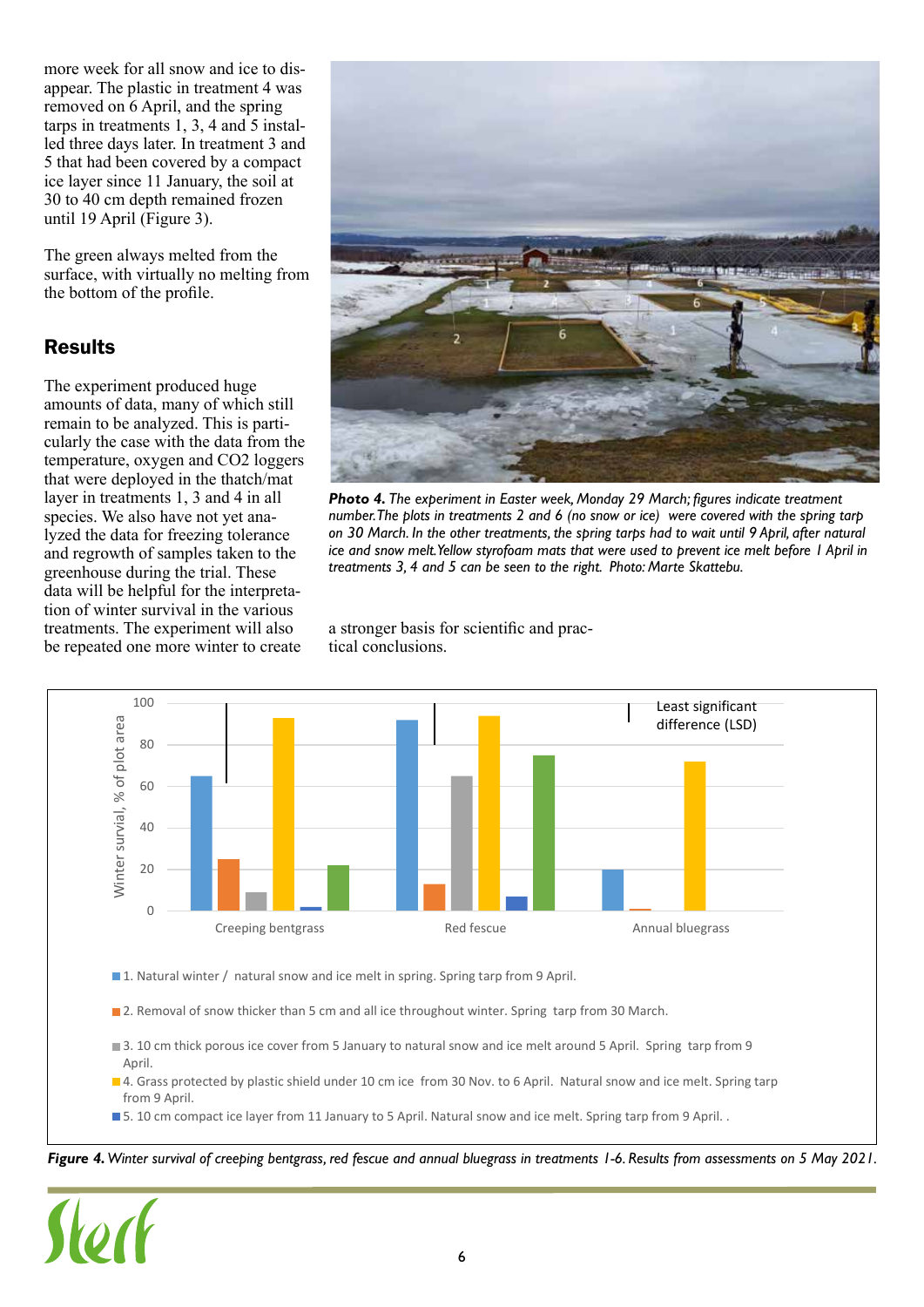#### Significantly better winter survival under plastic sheets

Despite these reservations, there is no doubt that the plastic covers in treatment 4 produced the best winter survival of all grass species (Figure 4, Photos 5 and 6). Figure 4 shows that the difference between treatment 4 and treatment 3, which had the same ice cover but no plastic between the turf and the ice, was highly significant in creeping bentgrass, red fescue and annual bluegrass, whilst the difference between the control treatment (treatment 1: natural winter) and treatment 4 was significant in annual bluegrass and showed a similar tendency in creeping bentgrass.

These results confirm three years' positive experiences with impermeable plastic covers at Haga, Bærum, Asker and Holtsmark GC, all situated in the greater Oslo area. What is perhaps most surprising is that the plastic-covered greens survived so well despite oxygen-sensors showing concentrations down to 2-5 % in the absence of a ventilation system under the covers. There was no bad smell when the plastic was removed after 97 days' coverage.

### Damage from diseases

The only visible damage at the removal of the plastic in treatment 4 was microdocium patch (Microdochoum nivale) in creeping bentgrass and to a lesser extent in annual bluegrass (Photo 5).

The patches had developed under the covers despite the fact that the green had been sprayed with Delaro SC 325 (prothioconazole + trifloxystrobin, 175 + 150 g a.i./ha) around 1 October and Medallion TL (fludioxonil, 375 g a.i./ ha) after mowing had been discontinued in late October. These observations may also be interpreted in the light of observations at Haga, Bærum, Asker and Holtsmark golf courses showing more microdochium patch on covered creeping bentgrass greens with than without ventilation pipes installed under the plastic sheets. The results suggest that the oxygen level under the plastic had not been not been low enough to inhibit di-



*Photo 5. Good winter survival of red fescue (upper subplot), annual bluegrass (central subplot) and creeping bentgrass (nearest subplot) on a plot that had been protected with an impermeable plastic barrier between the turf and the 10 cm ice layer. The main plot to the left of the frame was treatment 1 (natural winter conditions) and the main plot to the right was treatment 3 (ice cover in direct contact with the turf. Photo taken on 7 April 2021, the day after removal of the plastic sheets. Photo: Marte Skattebu.*

sease development, and a question for further research is therefore if there is possible to target an oxygen concentration or  $O_2/CO_2$  ratio that inhibits microdochium development without being harmful to the grass.

Another reason why no oxygen deficiency occurred in this trial may also have been that the experiment was laid out on a young green with little thatch and therefore little microbial activity that may otherwise compete with the grass for oxygen and contribute to the accumulation of  $CO<sub>2</sub>$  or other toxic gases.

### Ice or plastic?

The far better winter survival in treatment 4 than in treatments 3, 5 and 6 (which did not have plastic between the ice and the green surface) brings up the question if other causes than

oxygen deprivation or the accumulation of toxic gases are critical for turfgrass survival under ice vs. plastic covers.

One likely explanation is that coverage with plastic from 30 Nov. resulted in a lower water content in green profile, and particularly in the thatch/ may layer, at the onset of low freezing temperatures in January.

Another noteworthy observation is the importance of ice compactness / density for turfgrass survival: Figure 4 shows that, especially in red fescue, the porous ice created by adding water to an existing slush layer on 5 January (treatment 3) was far less harmful than the more compact ice created by repeated applications of small amounts of water on a deeply frozen green on 11 January.